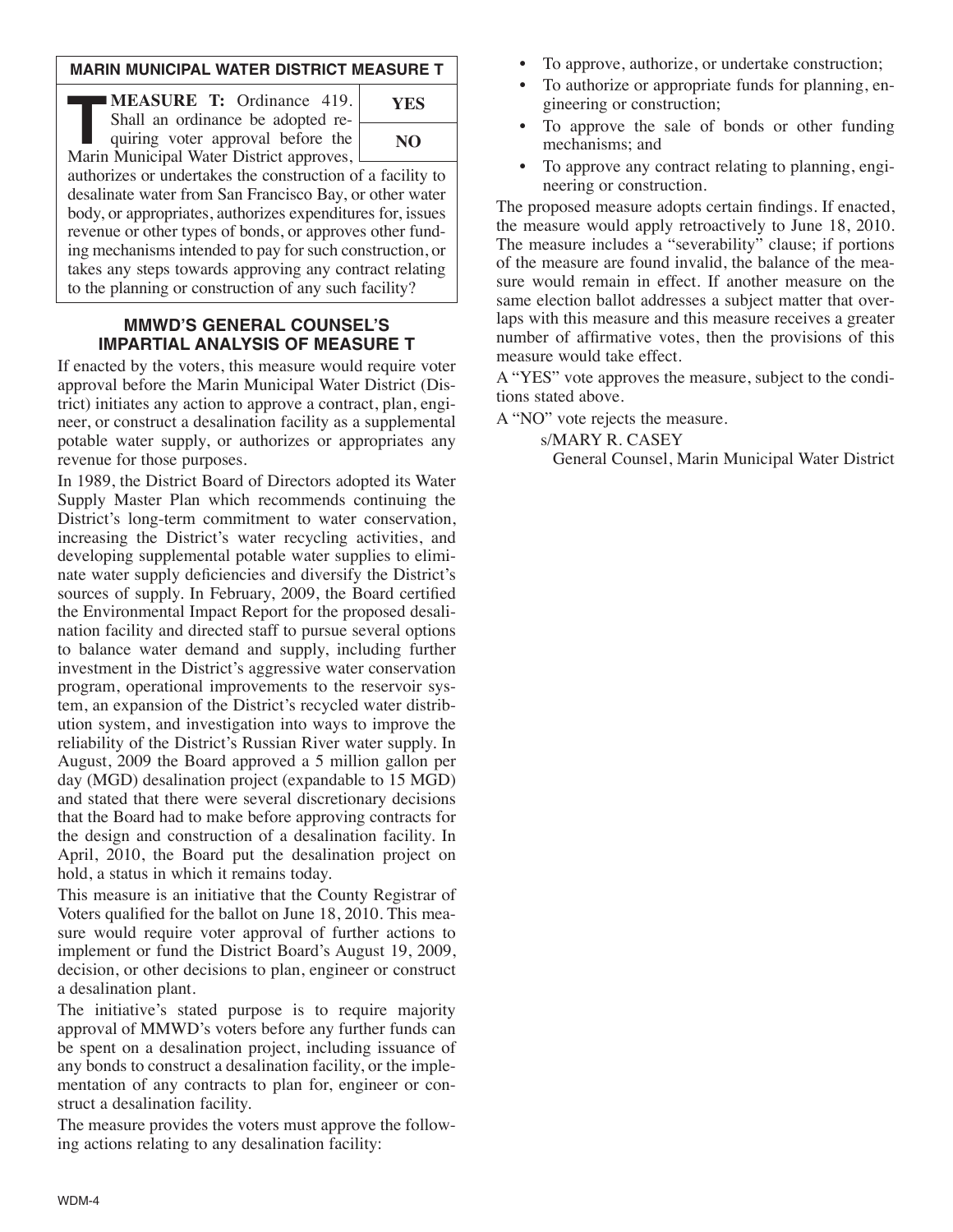## **ARGUMENT IN FAVOR OF MEASURE T**

## We urge you to vote **YES on Measure T**.

Measure T requires the Water Board to hold a vote of the public BEFORE they spend millions more on a proposed San Rafael desalination plant to convert polluted San Francisco Bay water into our drinking water.

The Water Board has already spent \$4-5 million on the San Rafael desalination plant. The Water Board has proposed spending millions more on contractors, engineers and 11 different permits, before they even begin the construction phase. Measure T would require a public vote BEFORE these additional millions are spent.

- **Measure T is the "Vote BEFORE You Spend" measure.**
- **Measure T is fiscally responsible.**

Measure T was signed by over 15,000 of you, the Marin voters. You placed it on this ballot. You, the ratepayers, wanted to vote on the San Rafael desalination plant BEFORE millions more are spent on it. Measure T will give you that vote. Measure T is the **Citizens' Measure**.

By contrast, the five incumbent members of the Water Board placed Measure S on the ballot, at the last minute, ahead of the Citizens' Measure, to allow continued spending without prior rate payer approval. Measure S gives the Water Board a **blank check** to spend millions more on their desalination plant before giving you the chance to vote on whether to pursue desalination at all.

- <sup>O</sup> **Measure S is the "Vote AFTER You Spend" measure.**
- <sup>O</sup> **Measure S is not fiscally responsible.**

The Water Board's proposed desalination plant raises serious health, environmental, and cost concerns. The citizens of Marin should have the right to vote **BEFORE** millions more are spent.

**Vote YES on T**

<sup>O</sup> **Vote No on S**

s/CARLA CONDON

Mayor, Town of Corte Madera

s/JEFF KROOT

Council Member, San Anselmo

s/LEW TREMAINE

Mayor, Fairfax

s/JOHN W. SEVERINGHAUS, M.D.

Former Director, Marin Health Care District

s/CURRY L. ECKELHOFF

President, Tamalpais Valley Improvement Club

# **REBUTTAL TO ARGUMENT IN FAVOR OF MEASURE T**

**Vote NO on Measure T. Vote YES on Measure S. Measure T is irresponsible and bad public policy.**

# **As Measure T's co-sponsor William Rothman says, Measure T would "put a straitjacket on MMWD."**

MMWD has no plans to move ahead on desalination, and, should that position change at any point, MMWD is committed to obtaining voter approval prior to building any desalination facility. In fact, MMWD has already adopted an ordinance requiring such a vote before constructing or financing a desalination plant, and has put Measure S on this ballot to codify this action.

**MEASURE T goes TOO FAR**. Measure T goes far beyond a "vote on desal" – it restricts MMWD's ability to do responsible planning. It is so broadly written that it eliminates MMWD's ability to do studies or analyses of the value, costs or environmental effects of desalination as a future supply option, since even these basic activities would require a costly and time-consuming election.

By effectively taking desalination plans and studies off the table regardless of Marin's future water needs, Measure T would drive MMWD to focus on the option of increasing its reliance on water imported from the Russian and Eel Rivers, which have their own environmental challenges. Measure T would reduce MMWD's flexibility to manage streamflows for endangered fisheries on Lagunitas Creek.

# **Planning for Marin's future water supply and fishery restoration needs is too important for straitjackets.**

# **We strongly urge you to vote NO on MEASURE T.**

s/JARED HUFFMAN Member of the California State Assembly, 6th District

s/STEVE KINSEY Second Vice President, Marin County Board of Supervisors LEAGUE OF WOMEN VOTERS OF MARIN COUNTY s/Ann Batman, Vice President MARIN CONSERVATION LEAGUE s/Nona Dennis, President MARIN MUNICIPAL WATER DISTRICT s/David Behar, President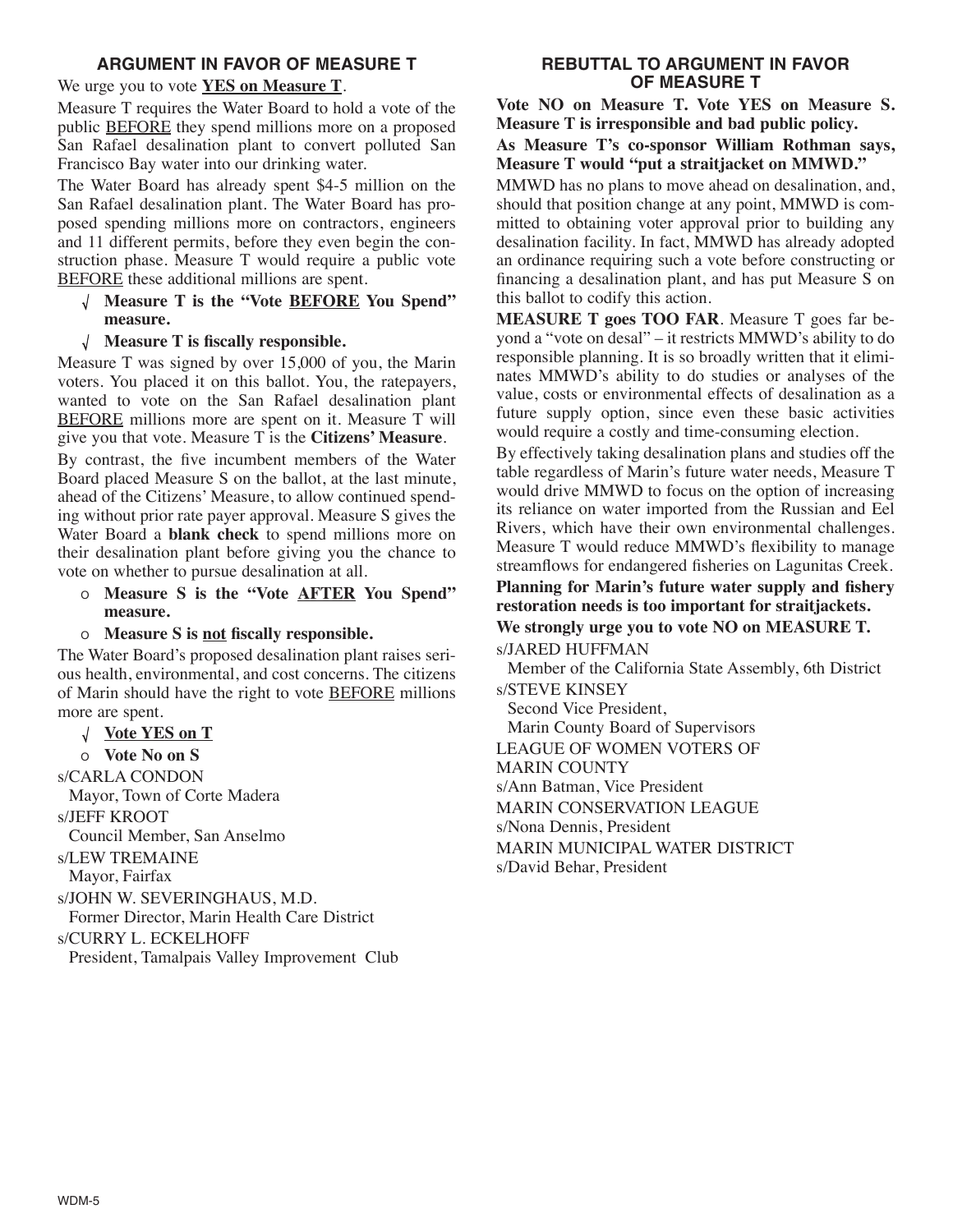## **ARGUMENT AGAINST MEASURE T**

Measure T would deprive Marin County of the opportunity to consider desalination as a future water supply option. Measure T is so broadly written that it would prevent MMWD from conducting meaningful analyses and planning as to the value, costs, or environmental effects of a desalination facility without first taking the issue to an election.

Measure T's sponsor, William Rothman, candidly acknowledged at the MMWD Board meeting on July 26, that Measure T would "not only tie MMWD's hands, it would put [MMWD] in a straitjacket."

Marin's water supply is always tenuous and unstable, and it varies from year to year. It would be irresponsible to forever deprive the community of any single potentially viable future water supply option by forbidding the district from analyzing, investigating or planning for desalination, or any other viable alternative. Desalination is increasingly recognized by water districts in California and around the world as a promising way to improve reliability and drought preparedness. In Marin, as in other locations in California, desalination may provide the ability to reduce the diversion of water from stressed creeks and rivers, and to free up water to restore endangered fisheries. Further, Measure T has unintended environmental consequences: preventing MMWD from studying desalination would likely mean that water supply planning would again focus on supplies from the Russian and Eel Rivers, which have their own environmental challenges. As more and more species are placed on the endangered list, desalination – as well as conservation and recycled water – must continue to be considered in the portfolio of potential solutions.

Planning for Marin's future water supply and fishery restoration needs is too important for straitjackets. Measure T goes too far in preventing our water district from studying options and planning for the future.

#### We urge you to vote **NO** on **Measure T**.

### s/JARED HUFFMAN

Member of the California State Assembly, 6th District

- s/STEVE KINSEY
- Second Vice President,

Marin County Board of Supervisors LEAGUE OF WOMEN VOTERS OF

MARIN COUNTY

s/Ann Batman, Vice President

MARIN CONSERVATION LEAGUE

s/Nona Dennis, President

MARIN MUNICIPAL WATER DISTRICT s/David Behar, President

### **REBUTTAL TO ARGUMENT AGAINST MEASURE T**

We urge you to vote **YES on Measure T**.

Measure T requires the Water Board to hold a vote of the public **before** they spend millions more on their San Rafael desalination plant to convert San Francisco Bay water into our drinking water.

Measure T was signed by over 15,000 MMWD ratepayers.

- **Measure T is the "Vote Before You Spend" measure.**
- **Measure T is fiscally responsible.**
- **Measure T is the Citizens' Measure.**

Please do not be misled. Measure T doesn't deprive anyone of any opportunity. Just the opposite: Measure T guarantees **All the Citizens of Marin** the opportunity to vote on the San Rafael desalination plant **before** the Water Board sinks millions more into this plant. It's that simple. The desalination plant raises very serious health, environmental, global warming, and cost concerns. Millions have already been spent.

Why are the incumbent members of the Board so afraid of giving the people of Marin the vote **before** they spend millions more on this plant?

**Please join us in supporting Measure T:**

- **• Over 15,000 MMWD ratepayers**
- **• 6th Assembly District Democrats**
- **• Democracy for America, Marin**
- **• Marin Mothers for Safe Water**
- **• Food & Water Watch**
- **• Marin Water Coalition**
- **• Sustainable San Anselmo**
- **• Sustainable Fairfax**
- **• SURFRIDER Foundation, Marin Chapter**
- **• Social Justice Center of Marin**
- **• Norman Solomon, Author & Activist**
- **• Peter Coyote, Actor**
- **• Bob Weir, Musician**
- **• Paul Hawken, Author & Environmentalist**
- **VOTE YES ON T.**

s/PETER LACQUES

Attorney, Planning Commissioner, Candidate for Marin Municipal Water District Board of Directors, Division 1

s/GLENN DOMBECK

Registered Civill Engineer, Candidate for Marin Municipal Water District Board of Directors, Division 2

s/FRANK EGGER

President North Coast Rivers Alliance Candidate for Marin Municipal Water District Board of Directors, Division 3

s/LARRY ROSE, M.D., M.P.H. Former Medical Director Cal-OSHA, Candidate for Marin Municipal Water District Board of Directors, Division 4

s/PAT KUNSTENAAR

Co-Chair, Democracy for America, Marin